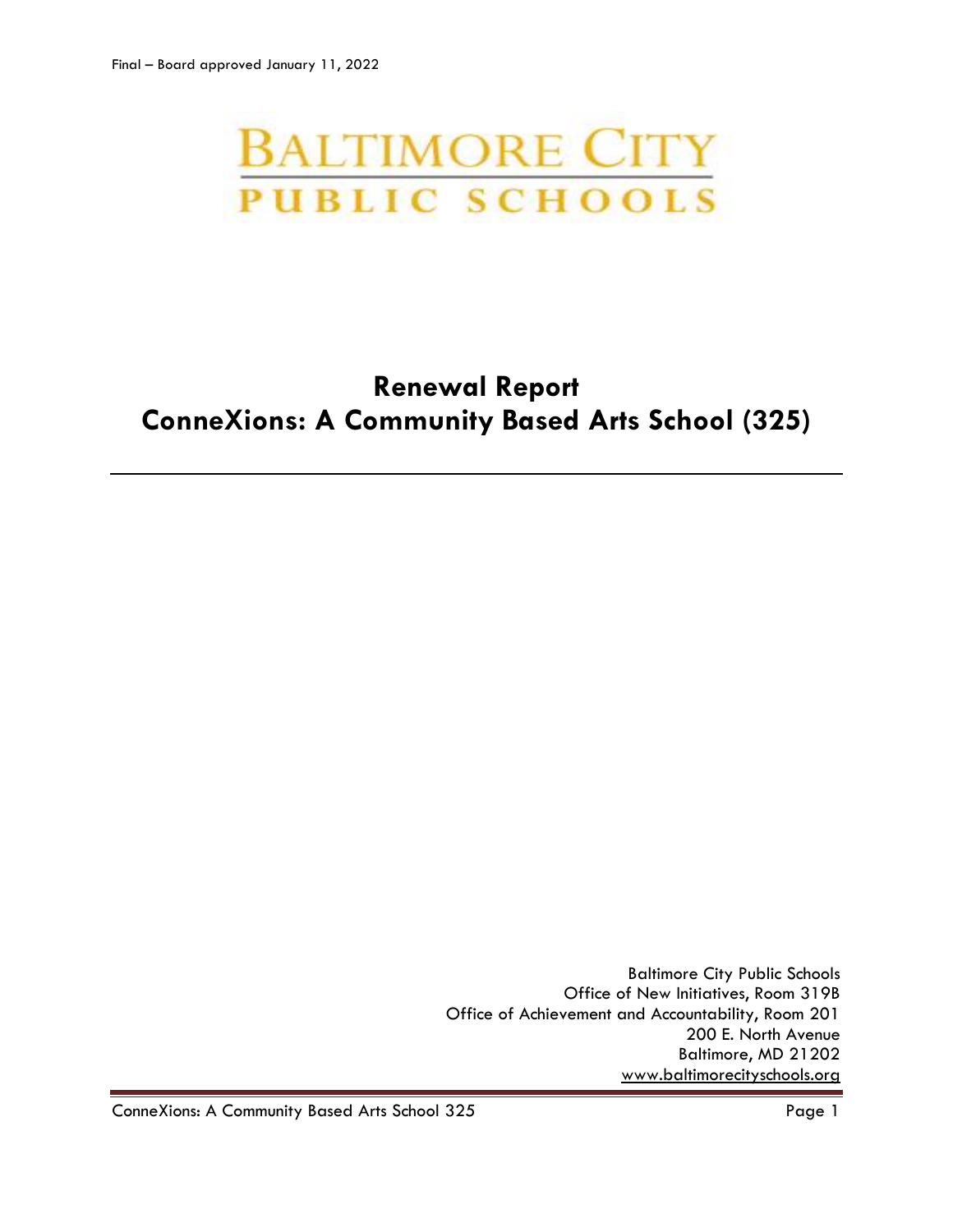# **REPORT INTRODUCTION**

#### *Purpose of the Report*

The renewal report is a summary of findings and a resulting recommendation regarding renewal of the charter or contract for an operator-run school. To inform this recommendation, Baltimore City Public Schools collects and analyzes documentation including the school's renewal application, and an evaluation of the school's performance based on the renewal rubric, the School Effectiveness Review (SER) performed on site at each school and consideration of all other relevant information.

City Schools' renewal criteria are based on state law (§ 9-101, *et seq*., MD. CODE ANN., EDUC.) and Baltimore City Board of School Commissioners' policy IHBJ and associated administrative regulations (IHBJ-RA and JFA-RA). The Board's policy requires that schools up for renewal be evaluated on multiple measures including, but not limited to, the following:

- **Student achievement**, constituting at least 50 percent of the renewal score and including measures such as schoolwide performance on state assessments, College and Career Readiness (for schools with high school grades), academic programming for special student populations, and a school's fidelity to its charter
- **School climate** (chronic absence, suspensions, enrollment trends, school choice data, and school survey results from parents, teachers, and students)
- **Financial management and governance** (annual audits, school budget submissions, grants management, board documentation; compliance/adherence with federal, state, and local laws, rules, and regulations)
- An overall finding of not effective in any of the key areas (Student Achievement, School Climate, or Financial Management/Governance) may be the basis of a non-renewal decision.

The renewal process is a component of City Schools' annual review of its schools, designed to ensure that students and families across the district have access to school options that meet their interests and needs. The framework was originally developed in 2011 by the Renewal Stakeholders Working Group (composed of school operators from a range of school types, Supporting Public Schools of Choice, and the Maryland Charter School Network) who worked to develop a methodology for evaluating the performance of operator-run schools. The result: a fair, transparent, and rigorous renewal framework that reflects schools' unique nature and innovative contributions to student achievement, used for the first time in the 2012-13 school year, and a process for reviewing and updating the framework each year.

At the conclusion of each year's renewal cycle, staff engages operators and other key stakeholders in a review of the process to identify areas for improvement that could be addressed while still maintaining a level of predictability for schools up for renewal in the following year.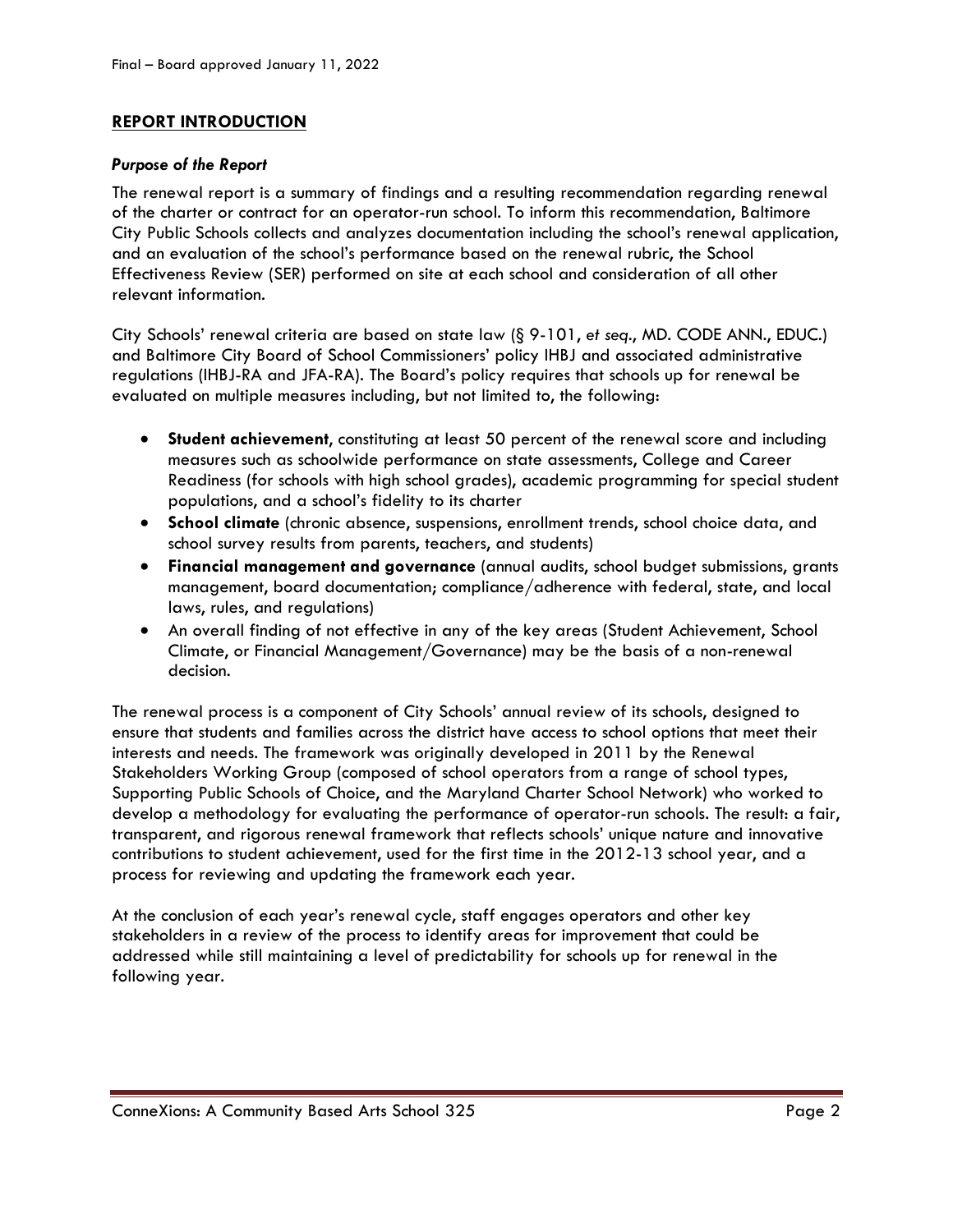# *The Process*

Based on recommendation of staff and feedback from school operators and other stakeholders following the normal feedback and review cycle, the Baltimore City Board of School Commissioners approved a modified renewal process for school year 2021-22. This modified process was designed to take into considerations the lingering impacts of the Covid19 pandemic on student data while still holding operators accountable to delivering strong programs for students. This year's process takes a focused look at data in the key areas (Student Achievement, School Climate and Effective Financial Management and Governance). Since the scope of certain data items like state assessments is limited, the Board approved modifications so that the only terms schools will be eligible for are either a three-year renewal term or non-renewal<sup>1</sup>. Nonrenewal recommendations will be considered for schools where the evidence indicates serious financial sustainability concerns, or inability to comply with critical state, federal and local guidelines that places students, staff or the district at risk. Thus, schools that earn a "Not Effective" rating in any of the following metrics will be recommended for non-renewal by the Charter and Operator-Led Schools Advisory Board to the CEO:

- Effective Programming for Students with Disabilities,
- Audit Content, Internal Controls,
- Operator Capacity, or
- Strategic Leadership/Governance (All of Domain 4 from SER).

If a school is considered for non-renewal based on any of these four metrics, the Board will also consider the school's record of renewal and academic performance, as measured in the Academic Success section of the renewal rubric, in making its renewal decision.

In addition to determining the renewal or non-renewal of a school's contract, the renewal process informs the Board and the public on the efficacy of school performance and practices, as well as helping identify areas for growth in schools' planning for their next contract term.

The revised process continues to use the following components:

- Renewal Rubric (Updated to reflect the above changes)
- Application for Renewal

l

- Data Tables prepared by City Schools
- School Effectiveness Review (Streamlined to include fewer key actions in metrics used in the School Climate section of the renewal rubric)

 $^{\rm 1}$  In the modified renewal process for 2021-22, schools will not be eligible for a 5-year term or 8-year "extended" term. However, the outcome of the 2021-22 renewal process will allow schools to earn progress towards an extended renewal term in the future. According to Board Policy IHBJ – Public Charter Schools, "A public charter school shall only be eligible for an extended renewal term if the school has two or more consecutive full renewals, including demonstrating quality programming for all student groups." For the 2021-22 renewal process, a school that receives "Meets Expectations", "Effective" or "Highly Effective" in each of the four metrics that could lead to nonrenewal listed above, as well as "Effective" or "Highly Effective" in the overall Academics section, will be considered to have earned a full renewal for their progress towards an 8-year extended renewal in future renewal processes.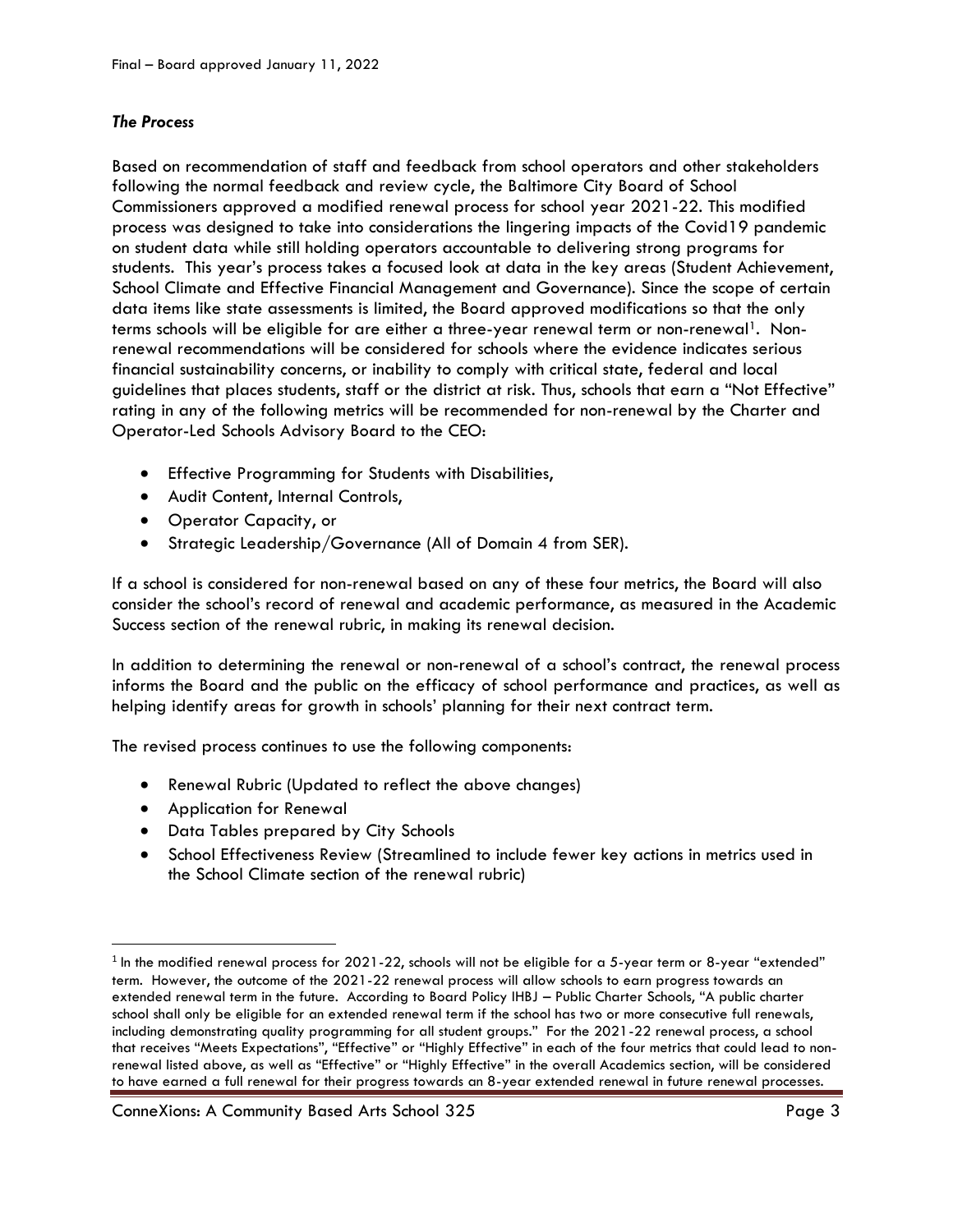The process starts with a review by the Charter and Operator-led Schools Advisory Board, whose members represent foundations, nonprofit organizations, school choice advocates, school operators, and district representatives; and whose function is to provide advice to the CEO on renewal and other issues as they relate to operator-led schools. In performing its review, the Advisory Board looks at all data and information, both quantitative and qualitative, to make sound recommendations to the CEO. After its review of the components above, the Advisory Board makes recommendations to City Schools' CEO on whether charters or contracts should be renewed. The CEO considers the recommendations and the quantitative and qualitative review, and then makes her own recommendation to the Board. In some instances, the nature or severity of an issue raised during the renewal process is serious enough to give it extra weight in formulating the renewal recommendation and, ultimately, the renewal decision, especially in instances where the issue affects the wellbeing of students, staff, or the district as a whole.

The ultimate decision on all operator renewals rests with the Board, which considers the recommendations and rationale of the CEO, the operator renewal report, testimony given at public Board meetings and work sessions, the contents of the official record and the factors listed in policy IHBJ and administrative regulation IHBJ-RA for charter schools, and policy FCA and administrative regulation FCA-RA for non-charter schools. This includes the Board's ability to consider prior partial renewal terms afforded to operators who have had serious challenges in the prior renewal that remain issues that continue to affect the wellbeing of students, staff, or the district as a whole based on evidence in this renewal process. In particular, as Policy IHBJ states, "[t]he Board may decide that a public charter school is not eligible for two consecutive partial renewals."

| <b>Actions</b>                                                                                                              | <b>Timeline</b>           |
|-----------------------------------------------------------------------------------------------------------------------------|---------------------------|
| Schools submit renewal applications                                                                                         | September 2, 2021         |
| <b>Charter and Operator-led Schools Advisory Board reviews</b><br>renewal applications and makes recommendations to the CEO | September to October 2021 |
| District presents recommendations to Board at public meeting                                                                | November 9, 2021          |
| Work Session for operator to provide oral testimony to Board in a<br>meeting open to the public                             | December 9, 2021          |
| Board votes on renewal recommendations                                                                                      | January 11, 2022          |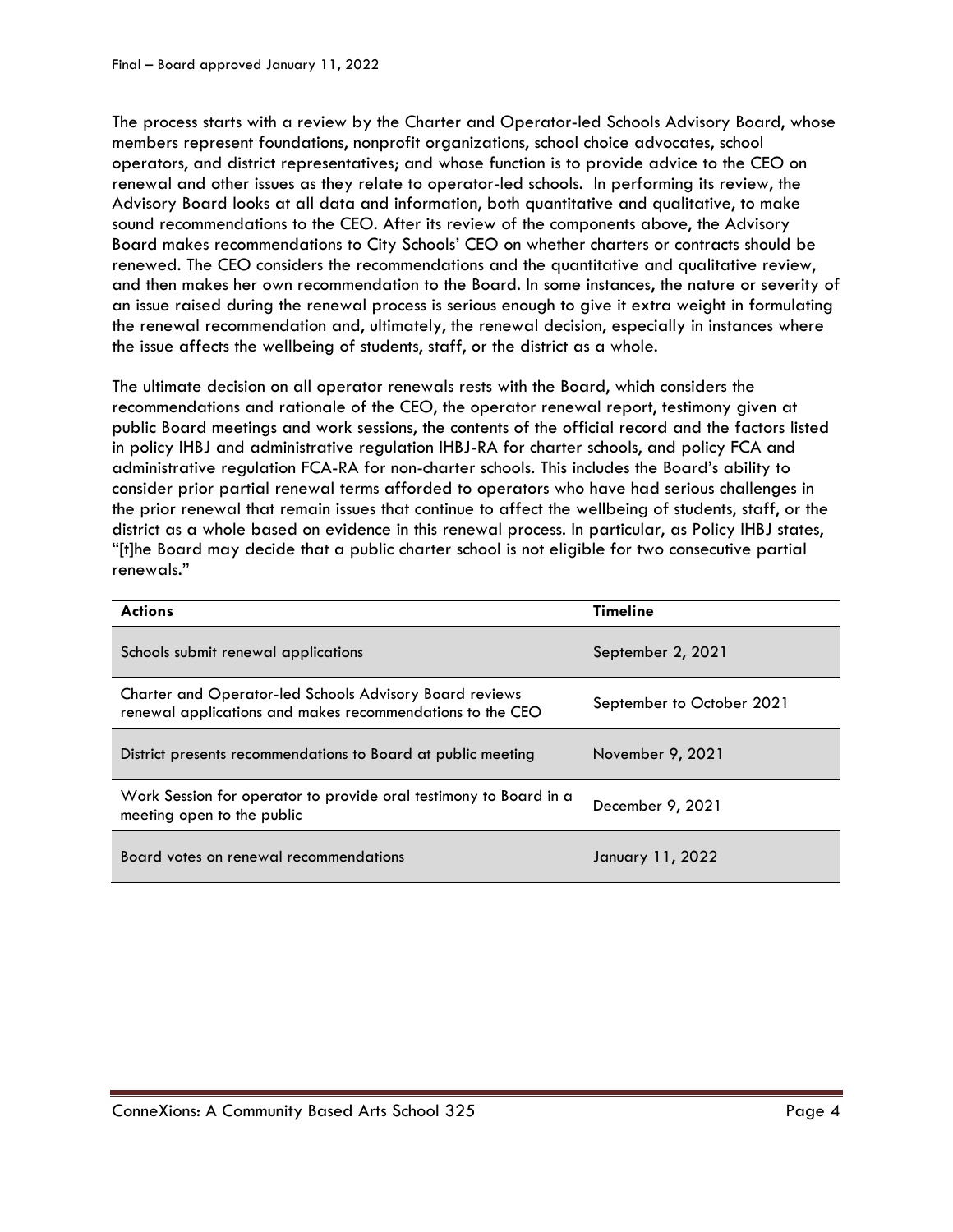# *ConneXions: A Community Based Arts School #325*

*Operator:* Baltimore Teacher Network *Configuration:* Middle/High *Type:* Charter *Enrollment:* 532<sup>2</sup>

# **Recommendation**

*3-year renewal*

# **Discussion**

 $\overline{\phantom{a}}$ 

On January 11, 2022, the Baltimore City Board of School Commissioners voted to renew the contract with the Baltimore Teacher Network. to operate ConneXions: A Community Based Art School for a three-year term running from July 1, 2022 to June 30, 2025, with conditions on improving academic achievement and outcomes for students, as well as raising the school's graduation rate.

The school was rated "Developing" in Audits/Internal Controls, "Developing" in Effective Programming for Students with Disabilities, "Developing" in Operator Capacity, "Developing" in Strategic Leadership/Governance, and "Not Effective" in Academics overall.

While there are some areas of strength, academic performance at ConneXions is an area of improvement for the school. The state performance ratings are based on the most recent years when the state assessment was given which are for school years 2016-17, 2017-18, and 2018- 19. For PARCC absolute performance (2018-19), schools are compared to schools with similar levels of students considered economically disadvantaged (ED) because absolute performance on assessments is highly correlated to the relative wealth of student populations. ConneXions is rated "Not Effective" in both ELA 6-8 and Algebra 1 absolute performance (ELA 6-8: 36<sup>th</sup> percentile, Algebra 1: 18<sup>th</sup> percentile; "Developing" in Math 6-8 absolute performance (59<sup>th</sup> percentile); and "Highly Effective" in ELA 10 absolute performance (91<sup>st</sup> percentile). In PARCC growth performance, which looks at the extent to which a school can improve individual student performance year to year over the three-year period considered the school was rated "Not Effective" in ELA 6-8 (20<sup>th</sup> percentile overall) and "Not Effective" in Math 6-8 (41<sup>st</sup> percentile). The school was rated "Not Effective" in College and Career Readiness, which considers participation and success in career and college indicators (e.g., SAT, Advanced Placement, and Career and Technical Education) and enrollment in college. While the school offers some AP courses (31% of the class of 2020 participated in AP) and has strong SAT participation (where 92.9% of the class of 2020 participated), there are not enough other offerings to prepare students for college and career and the school needs to improve success in this area. While the

 $^2$  Total enrollment counts reflect the MSDE official enrollment file for grades k-12, which includes students enrolled on September 30 each year. This file is verified by MSDE prior to becoming the official enrollment count for the year.

ConneXions: A Community Based Arts School 325 **Page 5** Page 5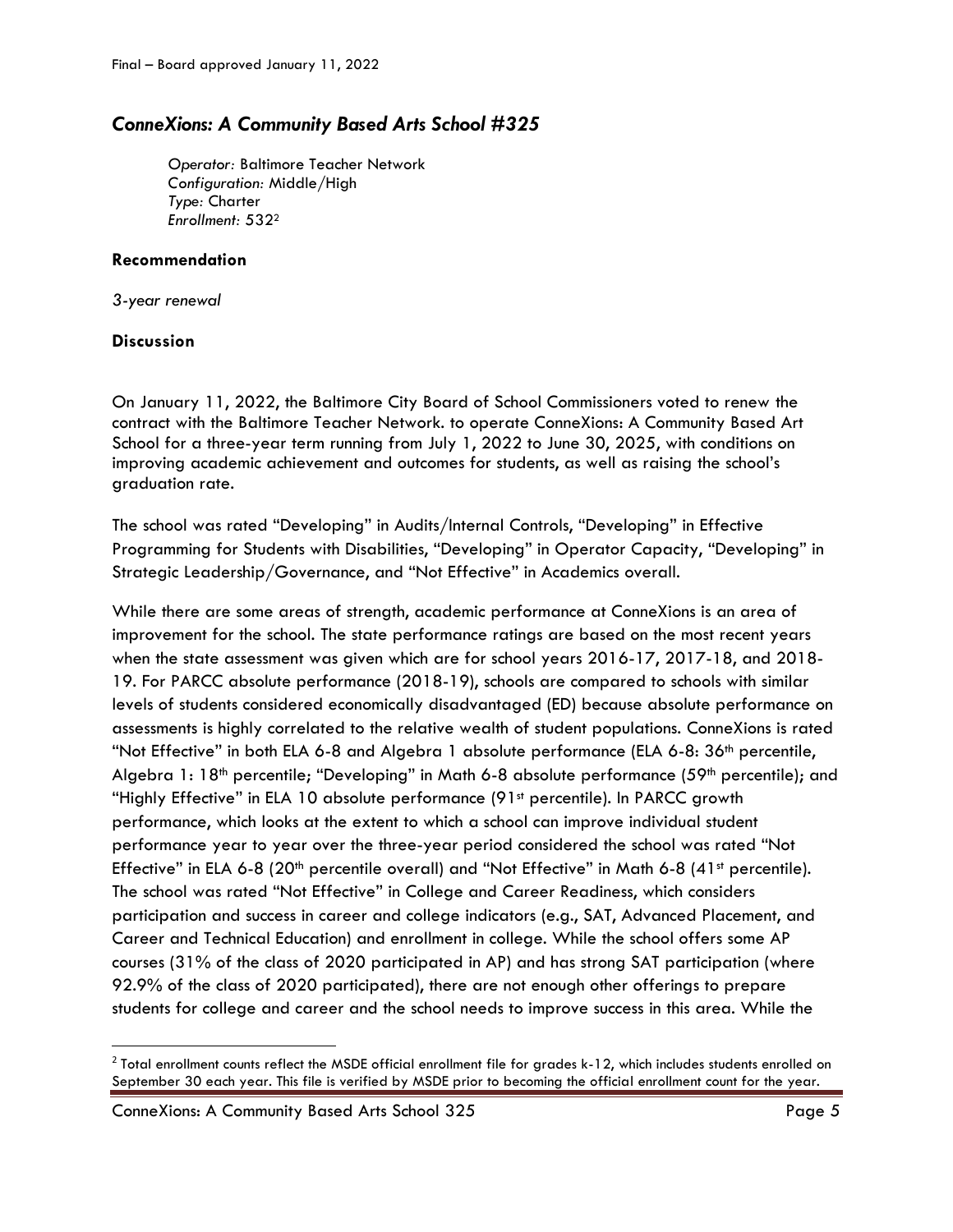school was rated "Not Effective" in 4-year Cohort Graduation Rate, with a three-year average of 69% of diploma-track seniors graduating within four years of entry to high school over the years 2018-2020, the school improved its graduation rate from 60% in 2019 to 73.3% in 2020.

The school was rated "Developing" in Fidelity to Charter. The school is *implementing the mission expressed in its charter application3.* The school's mission to "cultivate academic and artistic excellence, cultural identity and community awareness in students" is evident in the school's programming which provides daily, culturally relevant arts programming to students, and is enhanced with partnerships with local arts organizations. Where the school is developing in this measure is ensuring that the programming is delivered at a high quality and in its use of data to address challenges. While *the school has begun to gather data to assess its efficacy and has begun to develop and implement strategies to address any challenges evident in the data, particularly in the areas of student performance, enrollment, student attendance, dropout rates, attrition and student choice data/school demand, these strategies have not yet been proven effective*. Even though the school tracks data in several ways, including use of the NWEA assessment and partnering with ANet who provide staff to assist teachers in analyzing data, there is currently no formal data cycle in place. In recognition of the need to use data more effectively and consistently to impact the academic outcomes of students, the school has hired a new staff member to support the implementation of a data cycle. The school also implements several strategies to improve student outcomes including use of online platforms (such as Moby Max, Prodigy, and Achieve 3000) and providing students with after school tutoring through FEV Tutors. In the climate indicators, the school has strengths. The school's attendance is higher than the district average and its chronic absence is significantly lower than the district average. The school uses PBIS and targets support with a focus on early intervention to achieve these results.

The school was rated "Developing" in Effective Programming for Students with Disabilities. Evidence shows the school "*is working towards a trajectory of growth, is aware of its data and responsibilities to students with disabilities, and has implemented processes, interventions and strategies to support student outcomes including to address any gaps in the data as it relates to performance and climate metrics for students with disabilities over time over the course of the contract but in some instances has struggled to take measures that are appropriate and sufficient. The school has taken steps to remedy such shortcomings*." Academic performance for students with disabilities is mixed: performance has decreased in ELA 10; remained largely the same in Algebra 1; and increased in math 6-8 and ELA 6-8. In measuring the school's trajectory of growth, attendance decreased slightly in grades 6-8 but increased in 9-12. Chronic absences have gone down but are still higher than the rate for general education students in middle grades. The school has made significant progress in reducing the suspension rate for students with disabilities (from 14.5 in 2017-18 to 4.0 in 2019-20). An audit of school practices conducted by the Office of Special Education showed the school generally provides appropriate services to

 $\overline{\phantom{a}}$ 

 $3$  Text in italics is quoted from the 2021-22 operator renewal rubric

ConneXions: A Community Based Arts School 325 Page 6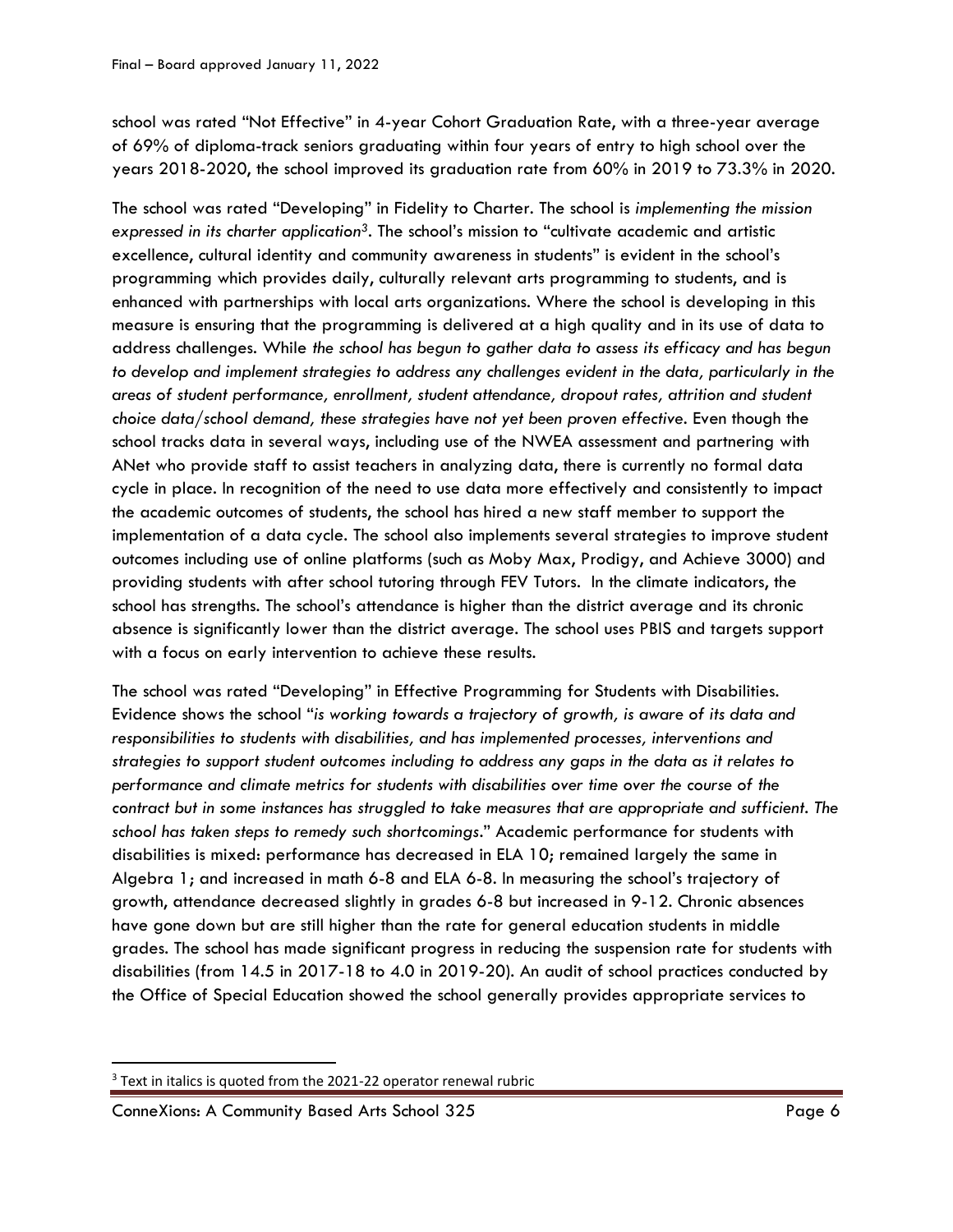students with disabilities and only has only minor compliance issues, primarily due to clerical errors.

*For more information on school practices, please also see the school's School Effectiveness Report available at www.baltimorecityschools.org.*

# **Findings (Middle/High school rubric)**

*Category 1. Has the school followed sufficient financial management and governance practices? Has the school had challenges with meeting critical district, state or federal guidelines? Has the school delivered strong academic programming for students will disabilities that demonstrates a trajectory of growth? Has the school provided strategic leadership and governance?*

| <b>Sub-Category</b>                                                                    | <b>Renewal Metric</b>                                                                                                                                                                                                                                                                                                                                                                                                                                                                                                                                                            | <b>City Schools Rating</b> |
|----------------------------------------------------------------------------------------|----------------------------------------------------------------------------------------------------------------------------------------------------------------------------------------------------------------------------------------------------------------------------------------------------------------------------------------------------------------------------------------------------------------------------------------------------------------------------------------------------------------------------------------------------------------------------------|----------------------------|
| 1.1 Audit Content, Internal<br><b>Controls</b>                                         | The extent to which the school's Independent<br>Auditor's Reports offer unqualified opinions and no<br>management points in each of the years of the<br>charter term. The extent to which statements of cash<br>flow and ratio of assets to liabilities indicate that<br>the operator has strong performance on their short-<br>term liquidity measure.                                                                                                                                                                                                                          | <b>Developing</b>          |
| 1.2 Effective Programming<br>for Students with<br><b>Disabilities</b>                  | The extent to which the school has a demonstrated<br>a strong trajectory of growth, is aware of its data<br>and responsibilities to students with disabilities,<br>does not have any gaps or has decreased gaps in<br>the data as it relates to performance and climate<br>metrics for students with disabilities over time, and<br>has effectively and consistently implemented<br>processes, interventions and strategies to support<br>student outcomes over the course of the contract.                                                                                      | <b>Developing</b>          |
| 1.3 Operator Capacity                                                                  | The extent to which the school has operated<br>effectively, and the operator has consistently met<br>all state, federal reporting requirements critical<br>District or federal obligations and has not received<br>any Notices of Concern or Notices of Reprimand<br>during the contract period. (Evidence that may be<br>considered includes compliance with state or<br>federal reporting requirements, budget submissions<br>and monitoring reports, quarterly reports, and the<br>relative number, frequency and severity of Notices<br>of Concern or Notices of Reprimand.) | <b>Developing</b>          |
| 1.4 Strategic<br>Leadership/Governance                                                 | School Effectiveness Review Score - Strategic<br>Leadership                                                                                                                                                                                                                                                                                                                                                                                                                                                                                                                      | <b>Developing</b>          |
| There is no overall rating for this section as each metric is considered individually. |                                                                                                                                                                                                                                                                                                                                                                                                                                                                                                                                                                                  |                            |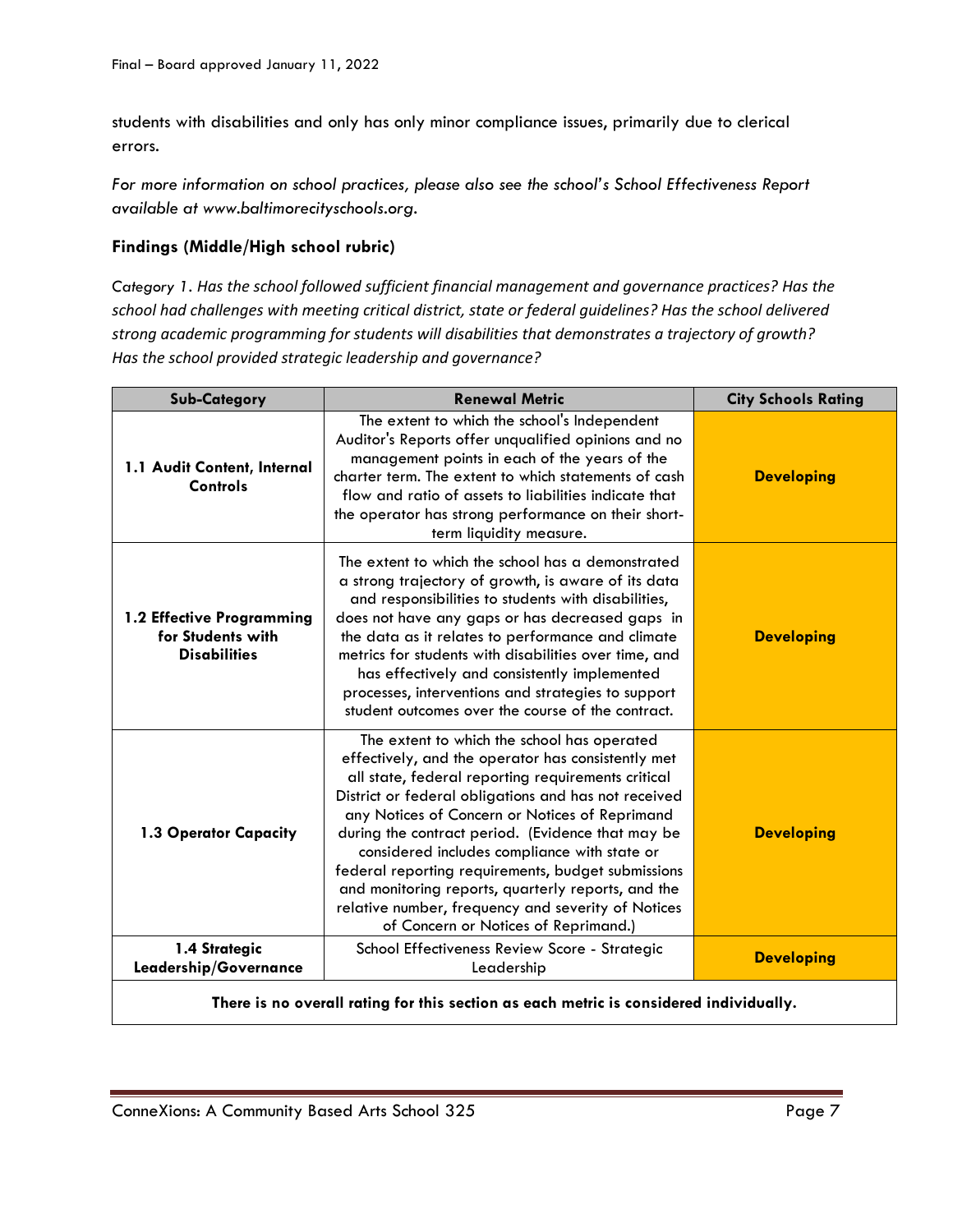| Category 2. Is the school an academic success? |  |  |  |  |  |
|------------------------------------------------|--|--|--|--|--|
|------------------------------------------------|--|--|--|--|--|

| <b>Sub-Category</b>                                                                    | <b>Renewal Metric</b>                                                                                                                                                                                                                                                                                                                                                                                                                                                                                                                                                                  | <b>City Schools Rating</b> |
|----------------------------------------------------------------------------------------|----------------------------------------------------------------------------------------------------------------------------------------------------------------------------------------------------------------------------------------------------------------------------------------------------------------------------------------------------------------------------------------------------------------------------------------------------------------------------------------------------------------------------------------------------------------------------------------|----------------------------|
| 2.1 Absolute Student<br>Achievement                                                    | Average Mean Scale Score PARCC ELA (grades 6-<br>8)                                                                                                                                                                                                                                                                                                                                                                                                                                                                                                                                    | <b>Not Effective</b>       |
|                                                                                        | Average Mean Scale Score PARCC Math (grades<br>$6-8)$                                                                                                                                                                                                                                                                                                                                                                                                                                                                                                                                  | <b>Developing</b>          |
|                                                                                        | Average Mean Scale Score PARCC ELA 10                                                                                                                                                                                                                                                                                                                                                                                                                                                                                                                                                  | <b>Highly Effective</b>    |
|                                                                                        | Average Mean Scale Score PARCC Algebra I                                                                                                                                                                                                                                                                                                                                                                                                                                                                                                                                               | <b>Not Effective</b>       |
|                                                                                        | Trend in Average Mean Scale Score PARCC ELA<br>$(grades 6-8)$                                                                                                                                                                                                                                                                                                                                                                                                                                                                                                                          | <b>Not Effective</b>       |
| 2.2 Student Achievement                                                                | Trend in Average Mean Scale Score PARCC Math<br>(grades 6-8)                                                                                                                                                                                                                                                                                                                                                                                                                                                                                                                           | <b>Effective</b>           |
| <b>Trend</b>                                                                           | Trend in Average Mean Scale Score PARCC ELA<br>10                                                                                                                                                                                                                                                                                                                                                                                                                                                                                                                                      | <b>Highly Effective</b>    |
|                                                                                        | Trend in Average Mean Scale Score PARCC<br>Algebra I                                                                                                                                                                                                                                                                                                                                                                                                                                                                                                                                   | <b>Not Effective</b>       |
| 2.3 Student Achievement<br>Growth                                                      | Growth in Average Mean Scale Score PARCC ELA<br>$(grades 6-8)$                                                                                                                                                                                                                                                                                                                                                                                                                                                                                                                         | <b>Not Effective</b>       |
|                                                                                        | Growth in Average Mean Scale Score PARCC<br>Math (grades 6-8)                                                                                                                                                                                                                                                                                                                                                                                                                                                                                                                          | <b>Not Effective</b>       |
| 2.4 College and Career<br><b>Readiness</b>                                             | Participation and Success in indicators of college<br>and career readiness; College Enrollment within<br>16 months of graduation                                                                                                                                                                                                                                                                                                                                                                                                                                                       | <b>Not Effective</b>       |
| 2.5 Fidelity to<br><b>Charter/Application Overall</b><br><b>2.6 Student Graduation</b> | The extent to which the school has fully<br>implemented the mission expressed in its charter<br>application and this mission is clear to all<br>stakeholders. The extent to which the school has<br>delivered high quality programming for all student<br>subgroups. The extent to which the school is<br>gathering data to assess its efficacy and has<br>effectively addressed any challenges evident in<br>the data, particularly in the areas of subgroup<br>performance, enrollment, student attendance,<br>dropout rates, attrition and student choice<br>$data/s$ chool demand. | <b>Developing</b>          |
| <b>Rate: 4-Year Cohort</b><br><b>Graduation Rate</b>                                   | Percent of diploma-track students who graduated<br>from City Schools with their freshman-year cohort,<br>averaged over school years 2018-2020                                                                                                                                                                                                                                                                                                                                                                                                                                          | <b>Not Effective</b>       |
| <b>Academics Overall Rating</b>                                                        | <b>Not Effective</b>                                                                                                                                                                                                                                                                                                                                                                                                                                                                                                                                                                   |                            |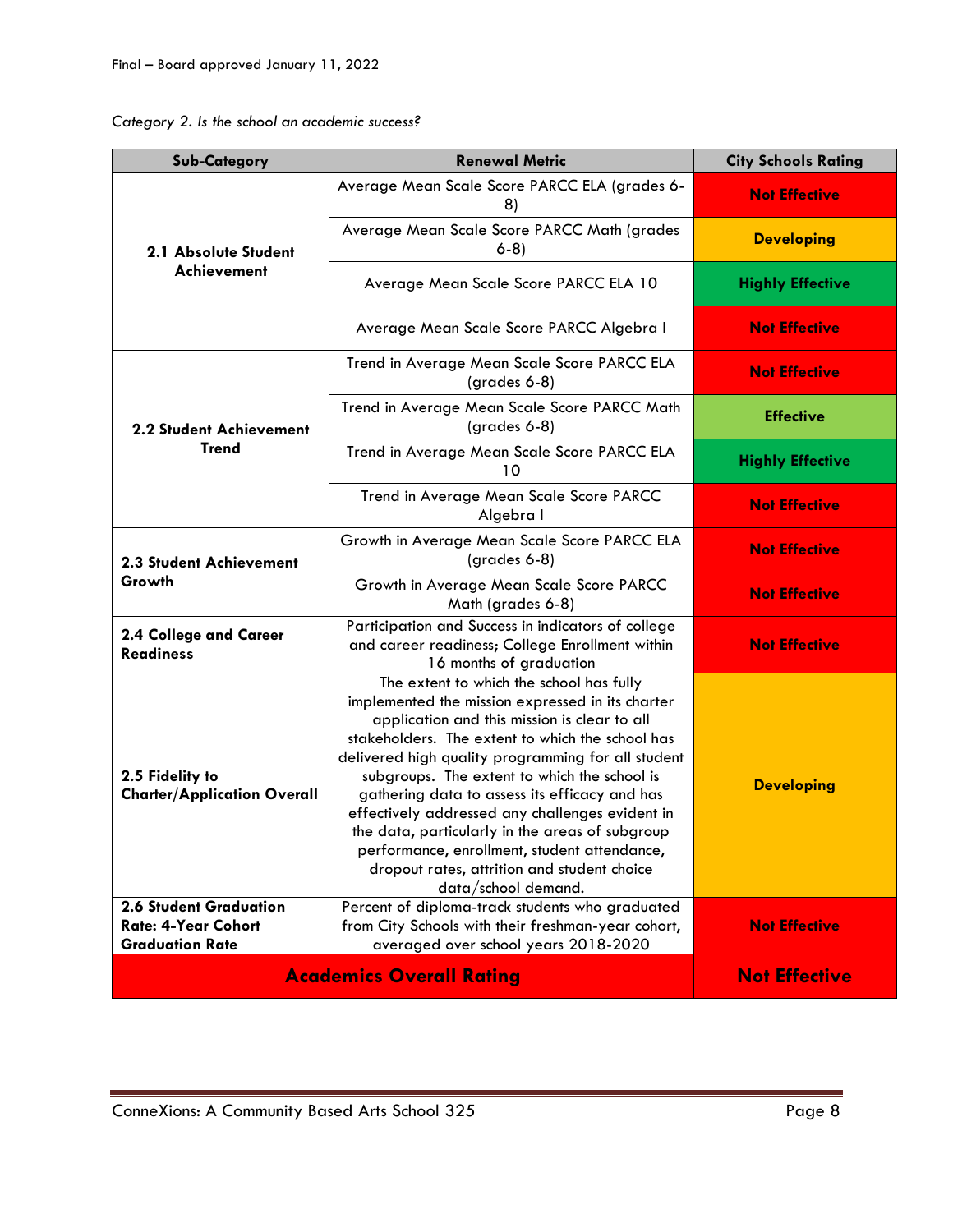# *Category 3. Does the school have a strong climate?*

As part of the modified renewal process for 2021-22, Domains 1-3 of the School Effectiveness Review (SER), which are considered in the Climate section of the renewal rubric, were modified and abbreviated. These domains did not receive overall ratings and are summarized below. For more information on the efficacy of school practice in these domains please see the full SER report available on the district website at [https://www.baltimorecityschools.org/renewal.](https://www.baltimorecityschools.org/renewal)

| Domain 1: Highly Effective Instruction |                                                                                          |                  |  |
|----------------------------------------|------------------------------------------------------------------------------------------|------------------|--|
| <b>Domain</b>                          | <b>Description</b>                                                                       | Rating           |  |
| 1.1                                    | School leadership supports highly effective<br>instruction.                              | <b>Effective</b> |  |
| 1.2                                    | Teachers use multiple data sources to adjust<br>practice.                                | <b>Not Rated</b> |  |
| 1.3                                    | Teachers deliver highly effective instruction.                                           | <b>Effective</b> |  |
| 1.4                                    | Teachers establish a classroom environment in which<br>teaching, and learning can occur. | Not rated        |  |

| <b>Domain 2: Talented People</b> |                                                                                                                                   |                  |  |
|----------------------------------|-----------------------------------------------------------------------------------------------------------------------------------|------------------|--|
| <b>Domain</b>                    | <b>Description</b>                                                                                                                | Rating           |  |
| 2.1                              | The school implements systems to select effective<br>teachers and staff whose skills and beliefs meet the<br>needs of the school. | <b>Not Rated</b> |  |
| 2.2                              | The school develops teacher and staff capacity<br>through individualized support and professional<br>development.                 | <b>Effective</b> |  |

| <b>Domain 3: Vision and Engagement</b> |                                                                                                                                                           |                  |  |
|----------------------------------------|-----------------------------------------------------------------------------------------------------------------------------------------------------------|------------------|--|
| Domain                                 | <b>Description</b>                                                                                                                                        | Rating           |  |
| 3.1                                    | The school has a clear vision and mission that<br>promotes a student-centered, culturally relevant<br>learning that prepares students for future success. | <b>Effective</b> |  |